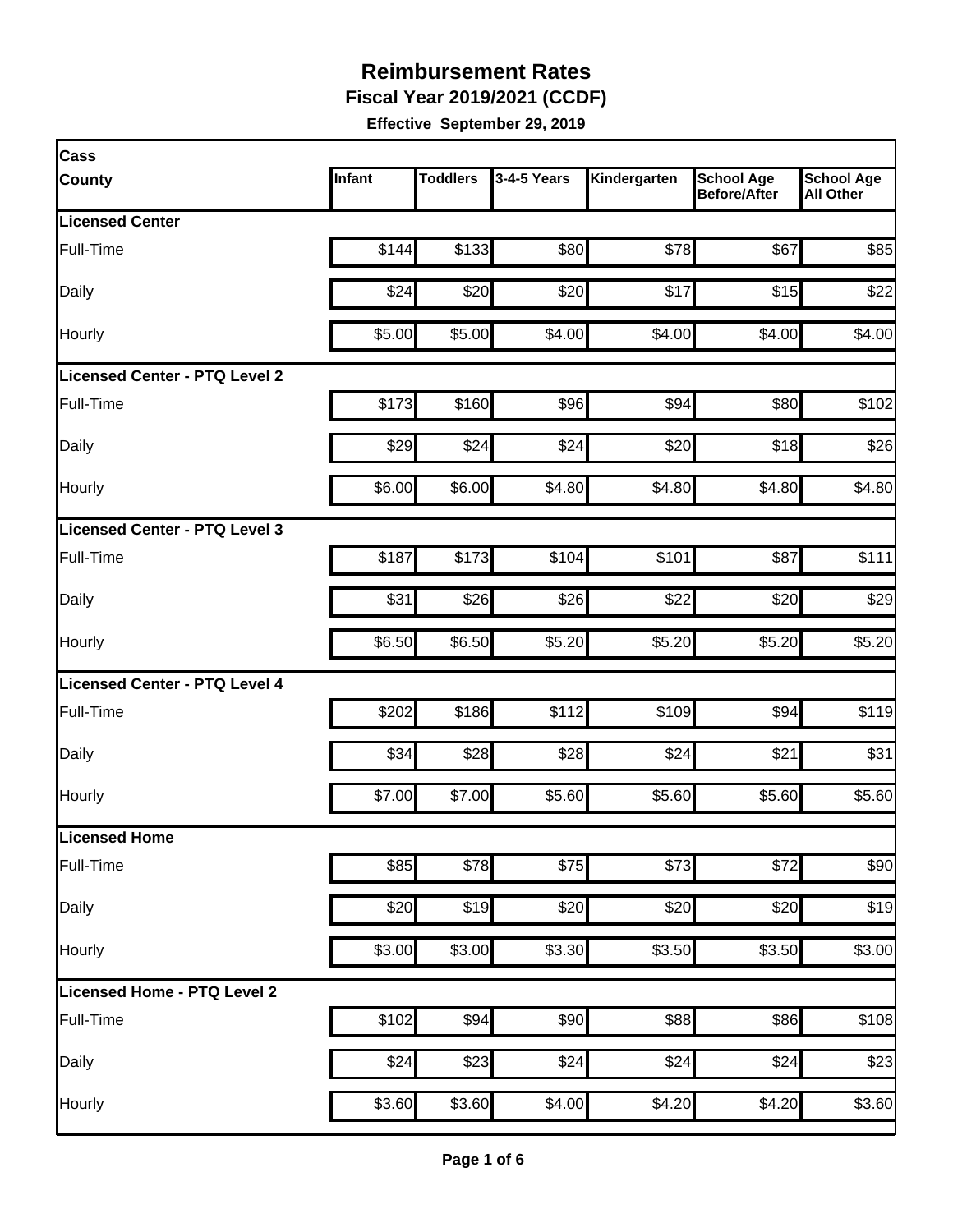**Fiscal Year 2019/2021 (CCDF)**

| <b>Cass</b>                              |        |                 |                  |                    |                                          |                                       |
|------------------------------------------|--------|-----------------|------------------|--------------------|------------------------------------------|---------------------------------------|
| <b>County</b>                            | Infant | <b>Toddlers</b> | 3-4-5 Years      | Kindergarten       | <b>School Age</b><br><b>Before/After</b> | <b>School Age</b><br><b>All Other</b> |
| Licensed Home - PTQ Level 3              |        |                 |                  |                    |                                          |                                       |
| Full-Time                                | \$111  | \$101           | \$98             | \$95               | \$94                                     | \$117                                 |
| Daily                                    | \$26   | \$25            | \$26             | \$26               | \$26                                     | \$25                                  |
| Hourly                                   | \$3.90 | \$3.90          | \$4.30           | \$4.60             | \$4.60                                   | \$3.90                                |
| Licensed Home - PTQ Level 4              |        |                 |                  |                    |                                          |                                       |
| Full-Time                                | \$119  | \$109           | \$105            | \$102              | \$101                                    | \$126                                 |
| Daily                                    | \$28   | \$27            | \$28             | \$28               | \$28                                     | \$27                                  |
| Hourly                                   | \$4.20 | \$4.20          | \$4.60           | \$4.90             | \$4.90                                   | \$4.20                                |
| <b>Registered Ministry</b>               |        |                 |                  |                    |                                          |                                       |
| Full-Time                                | \$85   | \$73            | \$72             | \$68               | \$32                                     | \$73                                  |
| Daily                                    | \$18   | \$17            | \$15             | \$13               | $\frac{1}{2}$                            | \$13                                  |
| Hourly                                   | \$3.10 | \$3.00          | \$2.20           | \$2.20             | \$2.20                                   | \$2.20                                |
| <b>Registered Ministry - PTQ Level 1</b> |        |                 |                  |                    |                                          |                                       |
| Full-Time                                | \$115  | \$103           | \$76             | \$73               | \$50                                     | \$79                                  |
| Daily                                    | \$21   | \$19            | \$18             | \$15               | \$12                                     | \$18                                  |
| Hourly                                   | \$4.10 | \$4.00          | \$3.10           | \$3.10             | \$3.10                                   | \$3.10                                |
| <b>Registered Ministry - PTQ Level 2</b> |        |                 |                  |                    |                                          |                                       |
| Full-Time                                | \$173  | \$160           | \$96             | \$94               | \$80                                     | \$102                                 |
| Daily                                    | \$29   | \$24            | $\overline{$}24$ | \$20               | \$18                                     | \$26                                  |
| Hourly                                   | \$6.00 | \$6.00          | \$4.80           | \$4.80             | \$4.80                                   | \$4.80                                |
| <b>Registered Ministry - PTQ Level 3</b> |        |                 |                  |                    |                                          |                                       |
| Full-Time                                | \$187  | \$173           | \$104            | \$101              | \$87                                     | \$111                                 |
| Daily                                    | \$31   | \$26            | \$26             | \$22               | \$20                                     | \$29                                  |
| Hourly                                   | \$6.50 | \$6.50          | \$5.20           | $\overline{$}5.20$ | \$5.20                                   | \$5.20                                |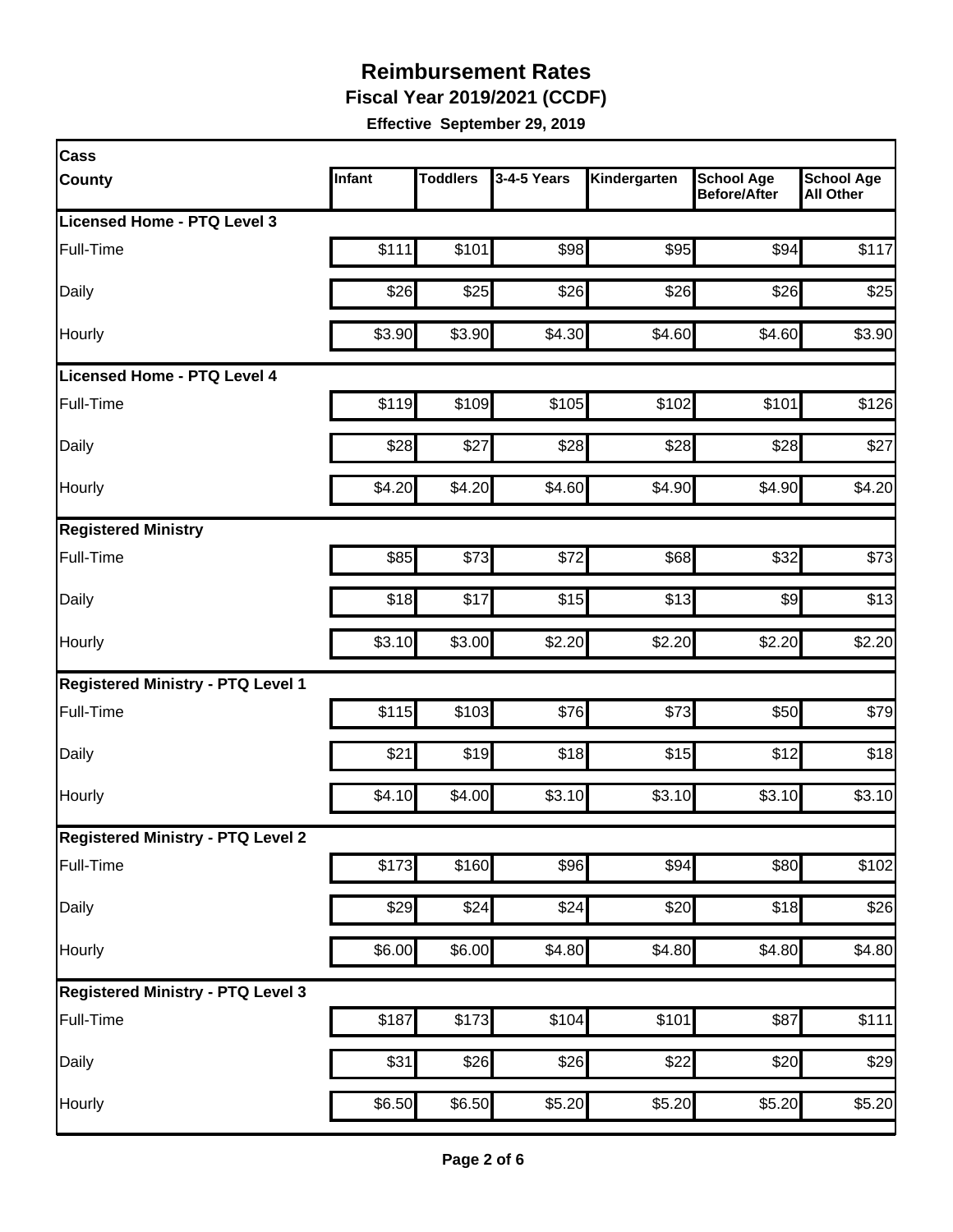**Fiscal Year 2019/2021 (CCDF)**

| Cass                                     |        |                 |             |              |                                          |                                       |
|------------------------------------------|--------|-----------------|-------------|--------------|------------------------------------------|---------------------------------------|
| <b>County</b>                            | Infant | <b>Toddlers</b> | 3-4-5 Years | Kindergarten | <b>School Age</b><br><b>Before/After</b> | <b>School Age</b><br><b>All Other</b> |
| <b>Registered Ministry - PTQ Level 4</b> |        |                 |             |              |                                          |                                       |
| Full-Time                                | \$202  | \$186           | \$112       | \$109        | \$94                                     | \$119                                 |
| Daily                                    | \$34   | \$28            | \$28        | \$24         | \$21                                     | \$31                                  |
| Hourly                                   | \$7.00 | \$7.00          | \$5.60      | \$5.60       | \$5.60                                   | \$5.60                                |
| <b>Exempt Center</b>                     |        |                 |             |              |                                          |                                       |
| Full-Time                                | \$85   | \$73            | \$72        | \$68         | \$32                                     | \$73                                  |
| Daily                                    | \$18   | \$17            | \$15        | \$13         | $\frac{1}{2}$                            | \$13                                  |
| Hourly                                   | \$3.10 | \$3.00          | \$2.20      | \$2.20       | \$2.20                                   | \$2.20                                |
| <b>Accredited Exempt Center</b>          |        |                 |             |              |                                          |                                       |
| Full-Time                                | \$108  | \$99            | \$88        | \$86         | \$72                                     | \$94                                  |
| Daily                                    | \$26   | \$22            | \$22        | \$19         | \$17                                     | \$24                                  |
| Hourly                                   | \$5.50 | \$5.50          | \$4.40      | \$4.40       | \$4.40                                   | \$4.40                                |
| <b>Exempt Home</b>                       |        |                 |             |              |                                          |                                       |
| Full-Time                                | \$80   | \$67            | \$67        | \$66         | \$48                                     | \$62                                  |
| Daily                                    | \$15   | \$14            | \$14        | \$13         | $\frac{1}{2}$                            | \$14                                  |
| Hourly                                   | \$2.10 | \$2.10          | \$2.10      | \$2.10       | \$2.10                                   | \$2.10                                |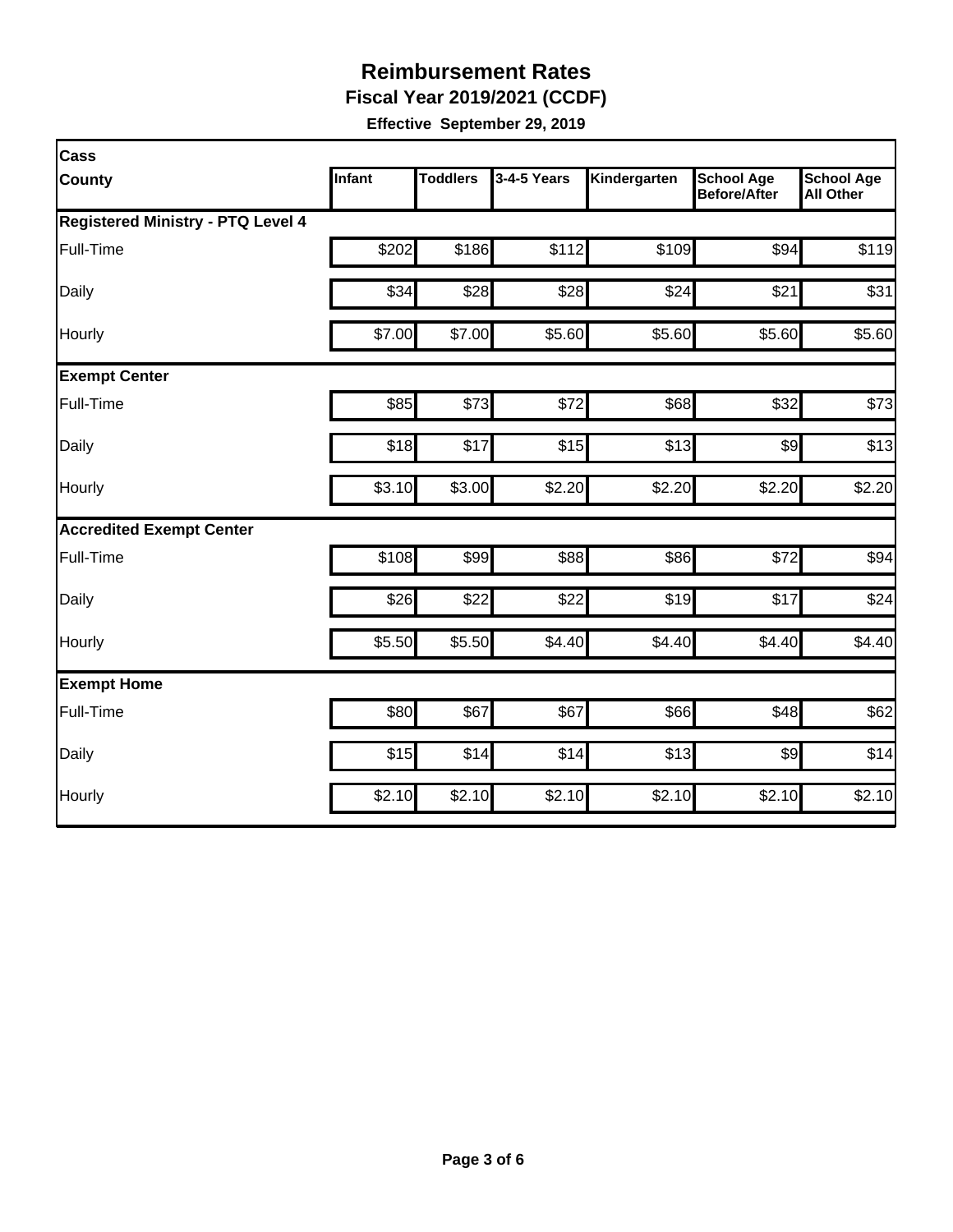**School Year 2019/2021 (OMW Pre-K)**

| <b>Cass</b>                   |        |                 |             |              |                                          |                         |
|-------------------------------|--------|-----------------|-------------|--------------|------------------------------------------|-------------------------|
| <b>County</b>                 | Infant | <b>Toddlers</b> | 3-4-5 Years | Kindergarten | <b>School Age</b><br><b>Before/After</b> | School Age<br>All Other |
| Licensed Center - PTQ Level 3 |        |                 |             |              |                                          |                         |
| Full-Time                     |        |                 | \$114.40    |              |                                          |                         |
| Daily                         |        |                 |             |              |                                          |                         |
| Hourly                        |        |                 |             |              |                                          |                         |
| Licensed Center - PTQ Level 4 |        |                 |             |              |                                          |                         |
| Full-Time                     |        |                 | \$123.20    |              |                                          |                         |
| Daily                         |        |                 |             |              |                                          |                         |
| Hourly                        |        |                 |             |              |                                          |                         |
| Licensed Home - PTQ Level 3   |        |                 |             |              |                                          |                         |
| Full-Time                     |        |                 | \$107.80    |              |                                          |                         |
| Daily                         |        |                 |             |              |                                          |                         |
| Hourly                        |        |                 |             |              |                                          |                         |
| Licensed Home - PTQ Level 4   |        |                 |             |              |                                          |                         |
| Full-Time                     |        |                 | \$115.50    |              |                                          |                         |
| Daily                         |        |                 |             |              |                                          |                         |
| Hourly                        |        |                 |             |              |                                          |                         |
| VCP Ministry - PTQ Level 0    |        |                 |             |              |                                          |                         |
| Full-Time                     |        |                 | \$79.20     |              |                                          |                         |
| Daily                         |        |                 |             |              |                                          |                         |
| Hourly                        |        |                 |             |              |                                          |                         |
| VCP Ministry - PTQ Level 3    |        |                 |             |              |                                          |                         |
| Full-Time                     |        |                 | \$114.40    |              |                                          |                         |
| Daily                         |        |                 |             |              |                                          |                         |
| Hourly                        |        |                 |             |              |                                          |                         |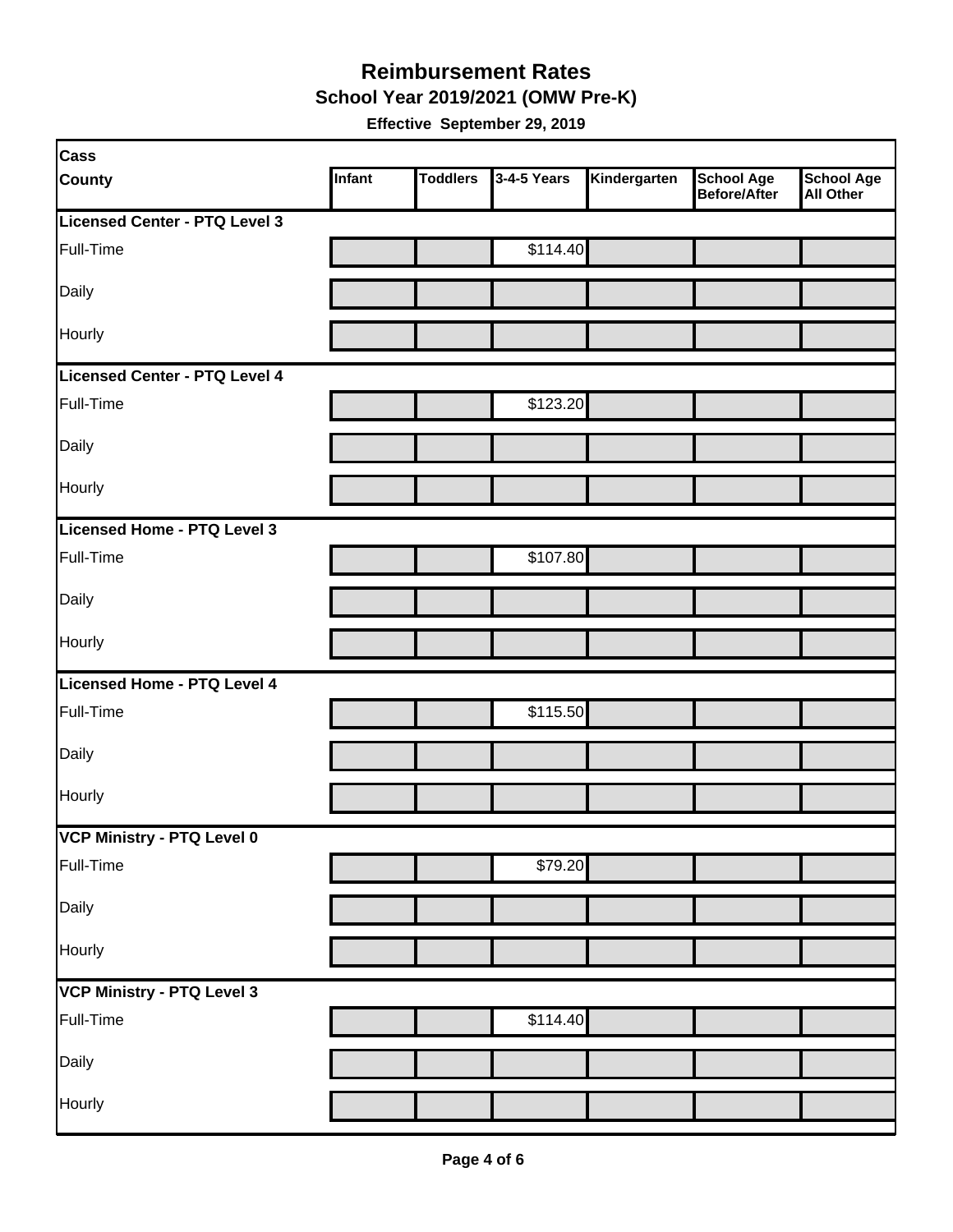**School Year 2019/2021 (OMW Pre-K)**

| Cass                                           |        |                 |             |              |                                          |                                       |  |
|------------------------------------------------|--------|-----------------|-------------|--------------|------------------------------------------|---------------------------------------|--|
| <b>County</b>                                  | Infant | <b>Toddlers</b> | 3-4-5 Years | Kindergarten | <b>School Age</b><br><b>Before/After</b> | <b>School Age</b><br><b>All Other</b> |  |
| VCP Ministry - PTQ Level 4                     |        |                 |             |              |                                          |                                       |  |
| Full-Time                                      |        |                 | \$123.20    |              |                                          |                                       |  |
| Daily                                          |        |                 |             |              |                                          |                                       |  |
| Hourly                                         |        |                 |             |              |                                          |                                       |  |
| Private Accredited School - PTQ Level 0        |        |                 |             |              |                                          |                                       |  |
| Full-Time                                      |        |                 | \$88.00     |              |                                          |                                       |  |
| Daily                                          |        |                 |             |              |                                          |                                       |  |
| Hourly                                         |        |                 |             |              |                                          |                                       |  |
| <b>Private Accredited School - PTQ Level 1</b> |        |                 |             |              |                                          |                                       |  |
| Full-Time                                      |        |                 | \$88.00     |              |                                          |                                       |  |
| Daily                                          |        |                 |             |              |                                          |                                       |  |
| Hourly                                         |        |                 |             |              |                                          |                                       |  |
| <b>Private Accredited School - PTQ Level 2</b> |        |                 |             |              |                                          |                                       |  |
| Full-Time                                      |        |                 | \$105.60    |              |                                          |                                       |  |
| Daily                                          |        |                 |             |              |                                          |                                       |  |
| Hourly                                         |        |                 |             |              |                                          |                                       |  |
| Private Accredited School - PTQ Level 3        |        |                 |             |              |                                          |                                       |  |
| Full-Time                                      |        |                 | \$114.40    |              |                                          |                                       |  |
| Daily                                          |        |                 |             |              |                                          |                                       |  |
| Hourly                                         |        |                 |             |              |                                          |                                       |  |
| <b>Private Accredited School - PTQ Level 4</b> |        |                 |             |              |                                          |                                       |  |
| Full-Time                                      |        |                 | \$123.20    |              |                                          |                                       |  |
| Daily                                          |        |                 |             |              |                                          |                                       |  |
| Hourly                                         |        |                 |             |              |                                          |                                       |  |